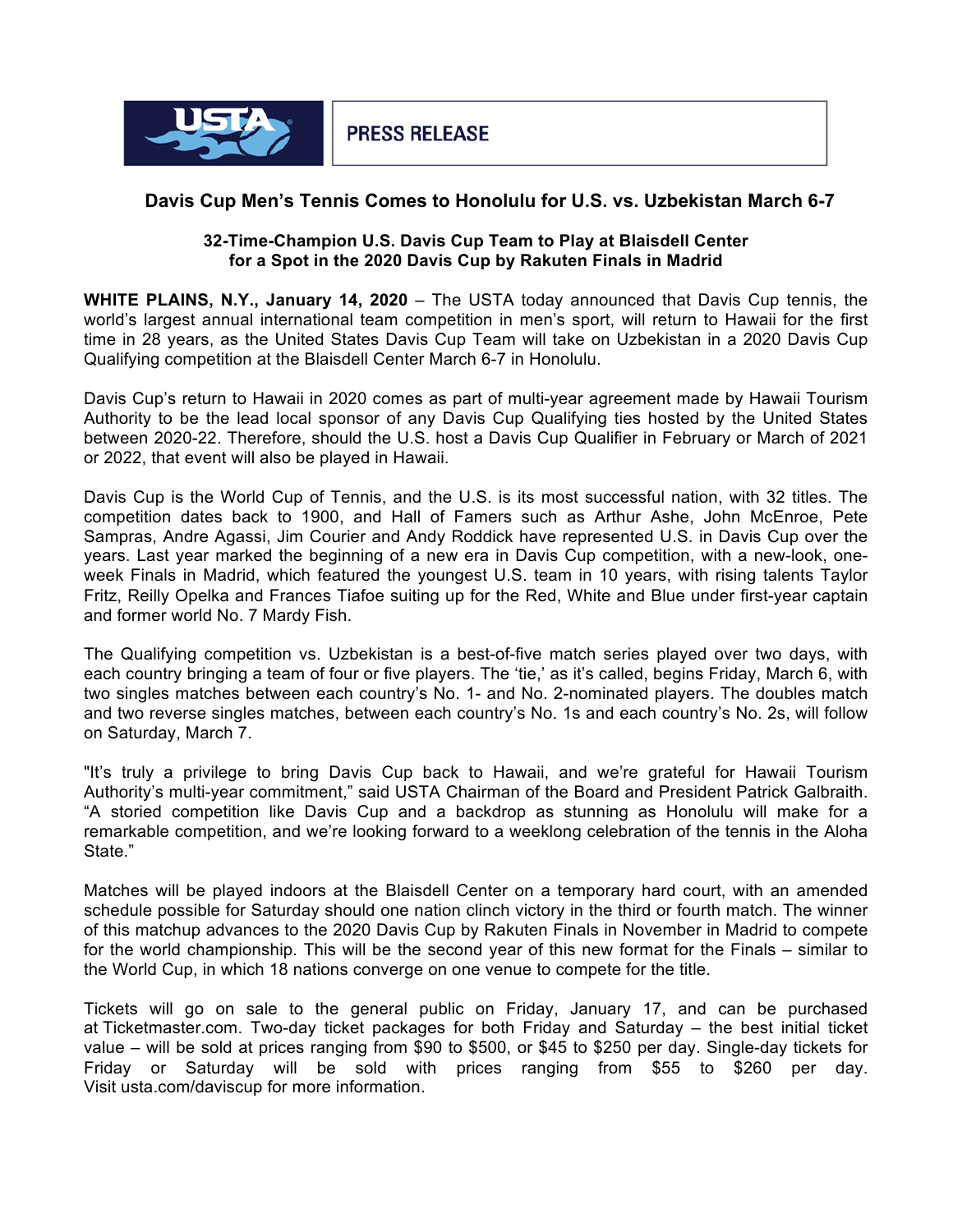USTA members will have the opportunity to purchase tickets in advance through an exclusive presale today through Thursday, or while supplies last.

United States international team events have had demonstrative effects on the local communities they've visited in recent years. The U.S. hosted the women's Fed Cup in Asheville, N.C., in 2018, an event that generated nearly \$5 million in economic impact for the region and prompted Asheville to host Fed Cup again in 2019. San Antonio hosted a Fed Cup tie in April 2019, with an estimated economic impact of \$3.5 million.

The U.S. has only played Davis Cup in Hawaii once, a victory over Argentina in the 1992 First Round at Mauna Lani Racquet Club on Kohala Coast. The U.S. Fed Cup Team has played in Hawaii twice in recent years, in 2016 at Kailua Kona and in 2017 in Maui.

"We are delighted to host Davis Cup in Hawaii after hosting the Fed Cup in 2016 and 2017," said USTA Hawaii Pacific Executive Director Ron Romano. "It is a great way for us to support the U.S. Davis Cup Team and promote tennis in our local community."

The USTA and local organizers also engage hundreds of kids from the area with tennis programming in what ultimately amounts to a weeklong celebration of the sport.

The players representing both teams will be named no later than 10 days before the start of the competition.

The U.S. vs. Uzbekistan is one of 12 Qualifying competitions being played throughout the world March 6-7. The 12 winners will go on to play in the November Finals in Madrid, while the 12 losers will go on to play in World Group 1 competitions in September. The next year's Qualifying field is then made up of the 12 World Group 1 winners in September and the 12 teams who do not make the semifinals in Madrid or get chosen as the two wild card nations for the next year's Finals.

The U.S. holds an overall 219-74 record in Davis Cup competition and last won the title in 2007. For more information, including access to player and historical Davis Cup records, please go to www.usta.com/daviscup or www.daviscup.com.

Those interested in volunteering for the event can inquire by sending an email to HawaiiDC2020@gmail.com.

Keep up with Team USA using hashtag #TeamUSATennis on Facebook (@USTA), on Twitter (@USTA), and on Instagram (@USTA). Wilson is the official ball of the U.S. Davis Cup team. Deloitte is the official team sponsor of the U.S. Davis Cup Team.

## # # #

**The USTA** is the national governing body for the sport of tennis in the U.S. and the leader in promoting and developing the growth of tennis at every level -- from local communities to the highest level of the professional game. A not-for-profit organization with more than 655,000 members, it invests 100% of its proceeds in growing the game. It owns and operates the US Open, one of the highest-attended annual sporting events in the world, and launched the US Open Series, linking eight summer WTA and ATP World Tour tournaments to the US Open. In addition, it owns approximately 90 Pro Circuit events throughout the U.S. and selects the teams for the Davis Cup, Fed Cup, Olympic and Paralympic Games. The USTA's philanthropic entity, the USTA Foundation, provides grants and scholarships in addition to supporting tennis and education programs nationwide to benefit under-resourced youth through the National Junior Tennis & Learning (NJTL) network. For